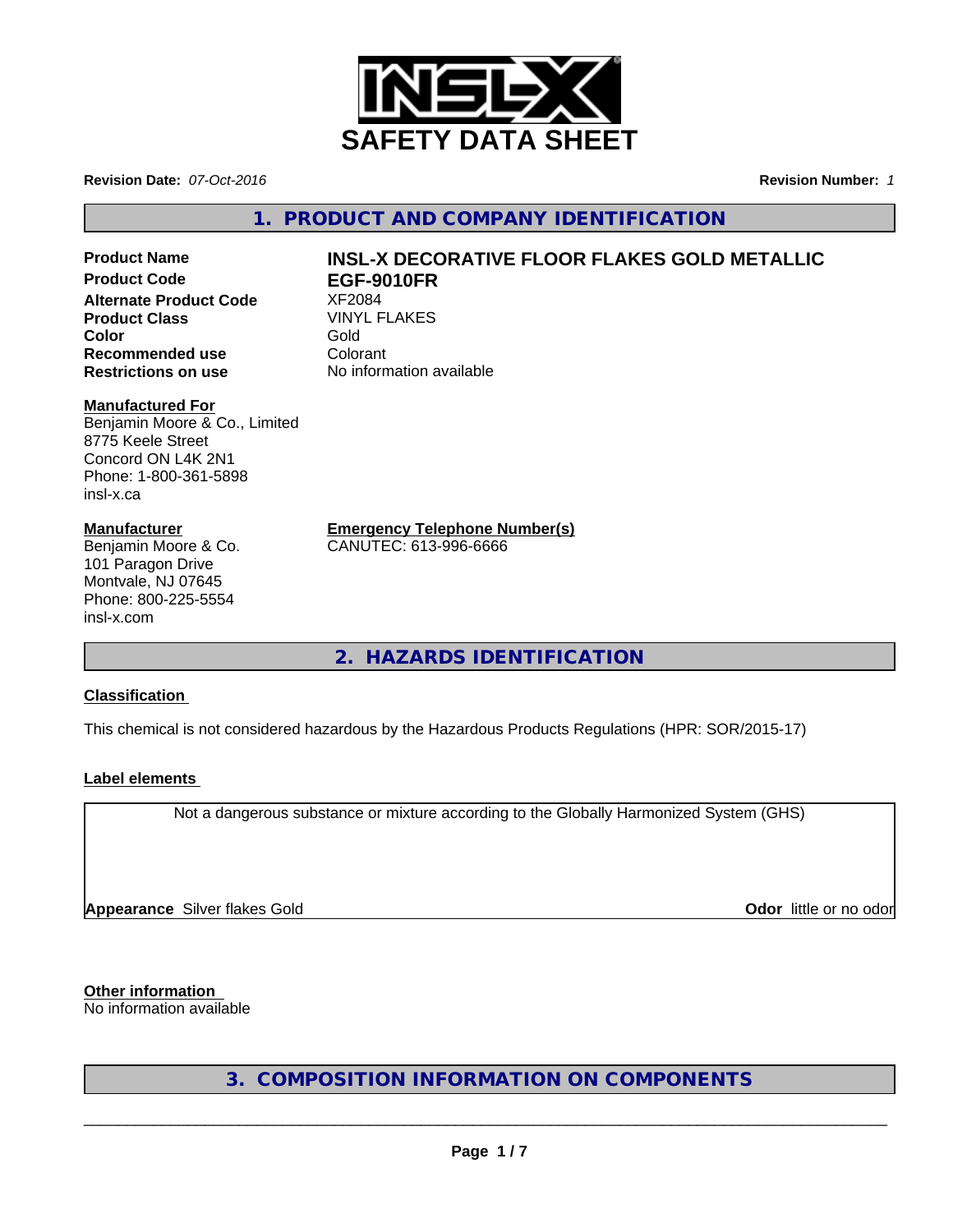| nor <sup>-</sup><br>Name<br>Chemical | -Nc<br>. .<br>ື<br>                                 | . .<br>$^{\circ}$<br><b>Welgin</b><br>(max)<br>. |
|--------------------------------------|-----------------------------------------------------|--------------------------------------------------|
| $\sim \cdots$<br>mica<br>Silica.     | $\mathbf{a} \mathbf{a} \mathbf{b}$<br>$\sim$<br>-v· | $\sim$ $\sim$<br>$\sim$<br>ou<br>ו טש            |

|                                                                                              | 4. FIRST AID MEASURES                                                                                                                        |  |  |
|----------------------------------------------------------------------------------------------|----------------------------------------------------------------------------------------------------------------------------------------------|--|--|
| <b>General Advice</b>                                                                        | No hazards which require special first aid measures.                                                                                         |  |  |
| <b>Eye Contact</b>                                                                           | Rinse thoroughly with plenty of water for at least 15<br>minutes and consult a physician.                                                    |  |  |
| <b>Skin Contact</b>                                                                          | Wash off immediately with soap and plenty of water<br>removing all contaminated clothes and shoes.                                           |  |  |
| <b>Inhalation</b>                                                                            | Move to fresh air. If symptoms persist, call a physician.                                                                                    |  |  |
| Ingestion                                                                                    | Clean mouth with water and afterwards drink plenty of<br>water. Consult a physician if necessary.                                            |  |  |
| <b>Most Important Symptoms/Effects</b>                                                       | None known.                                                                                                                                  |  |  |
| <b>Notes To Physician</b>                                                                    | Treat symptomatically.                                                                                                                       |  |  |
| 5.                                                                                           | <b>FIRE-FIGHTING MEASURES</b>                                                                                                                |  |  |
| <b>Suitable Extinguishing Media</b>                                                          | Use extinguishing measures that are appropriate to local<br>circumstances and the surrounding environment.                                   |  |  |
| <b>Protective Equipment And Precautions For</b><br><b>Firefighters</b>                       | As in any fire, wear self-contained breathing apparatus<br>pressure-demand, MSHA/NIOSH (approved or equivalent)<br>and full protective gear. |  |  |
| <b>Specific Hazards Arising From The Chemical</b>                                            | No information available.                                                                                                                    |  |  |
| <b>Sensitivity To Mechanical Impact</b>                                                      | No                                                                                                                                           |  |  |
| <b>Sensitivity To Static Discharge</b>                                                       | No.                                                                                                                                          |  |  |
| <b>Flash Point Data</b><br>Flash Point (°F)<br>Flash Point (°C)<br><b>Flash Point Method</b> | Not applicable<br>Not applicable<br>Not applicable                                                                                           |  |  |
| <b>Flammability Limits In Air</b>                                                            |                                                                                                                                              |  |  |

**Lower Explosion Limit** Not applicable Not applicable Not applicable Not applicable Not applicable Not applicable Not applicable Not applicable Not applicable Not applicable Not applicable Not applicable Not applicable Not **Upper Explosion Limit** Not applicable Not applicable Not applicable Not applicable Not applicable Not applicable Not applicable Not applicable Not applicable Not applicable Not applicable Not applicable Not applicable Not

| <b>NFPA</b> | Health: 1 |  | Flar |
|-------------|-----------|--|------|
|-------------|-----------|--|------|

**mmability:** 0 **Instability:** 0 **Special:** Not Applicable

### **NFPA Legend**

- 0 Not Hazardous
- 1 Slightly
- 2 Moderate
- 3 High
- 4 Severe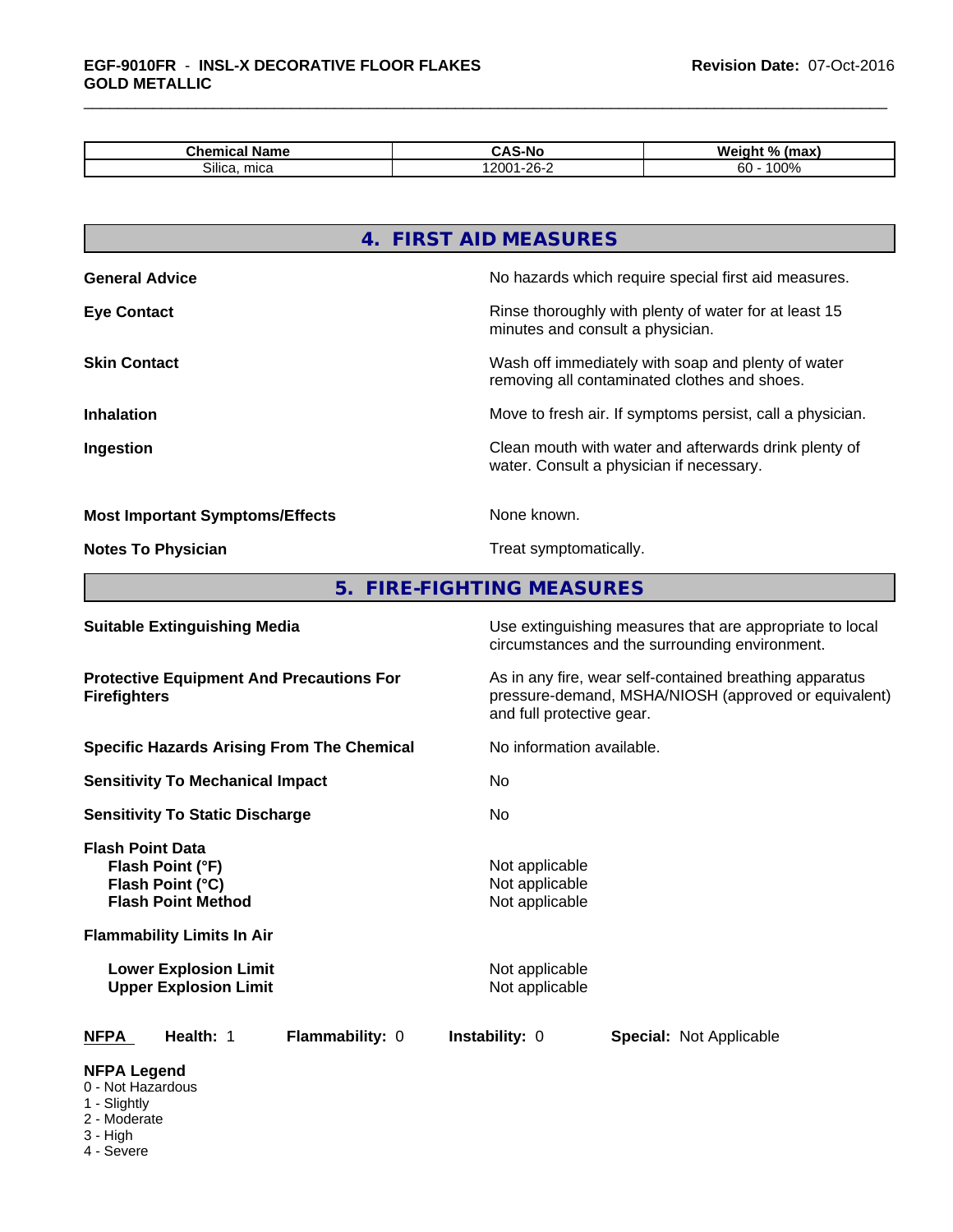*The ratings assigned are only suggested ratings, the contractor/employer has ultimate responsibilities for NFPA ratings where this system is used.*

*Additional information regarding the NFPA rating system is available from the National Fire Protection Agency (NFPA) at www.nfpa.org.*

### **6. ACCIDENTAL RELEASE MEASURES**

**Personal Precautions Avoid contact with skin, eyes and clothing. Ensure** Avoid contact with skin, eyes and clothing. Ensure

**Other Information** Ventilate the area.

adequate ventilation.

**Environmental Precautions** See Section 12 for additional Ecological Information.

**Methods For Clean-Up Pick up and transfer to properly labeled containers.** 

**7. HANDLING AND STORAGE**

**Handling Handling Avoid contact with skin, eyes and clothing. Avoid breathing** vapors, spray mists or sanding dust. In case of insufficient ventilation, wear suitable respiratory equipment.

**Storage Keep container tightly closed. Keep out of the reach of Keep** container tightly closed. Keep out of the reach of children.

**Incompatible Materials** Noinformation available

### **8. EXPOSURE CONTROLS / PERSONAL PROTECTION**

### **Exposure Limits**

*No exposure limits have been established for this product.*

| —<br>$\sim \cdots$ | $\sim$<br><b>Chemical Name</b> | <b>ACGIH</b>      | <b>Alberta</b> | .<br>Columbia<br><b>British</b> | Ontaric             | Quebec             |
|--------------------|--------------------------------|-------------------|----------------|---------------------------------|---------------------|--------------------|
|                    | Silica.                        | <b>TWA</b>        | <b>TWA</b>     | <b>TWA</b>                      | W۸                  | <b>TWAE\</b>       |
|                    | mica                           | ma/m <sup>3</sup> | `ma/m`         | ⊦ma/m∙                          | 3 ma/m <sup>.</sup> | $3 \text{ ma/m}^3$ |

**Legend** ACGIH - American Conference of Governmental Industrial Hygienists Alberta - Alberta Occupational Exposure Limits British Columbia - British Columbia Occupational Exposure Limits Ontario - Ontario Occupational Exposure Limits Quebec - Quebec Occupational Exposure Limits N/E - Not established

#### **Personal Protective Equipment**

**Engineering Measures Ensure** Ensure adequate ventilation, especially in confined areas.

**Eye/Face Protection** Safety glasses with side-shields. **Skin Protection Protection Protective gloves and impervious clothing. Respiratory Protection In case of insufficient ventilation wear suitable respiratory** equipment.

**Hygiene Measures Avoid contact with skin, eyes and clothing. Remove and Avoid contact with skin, eyes and clothing. Remove and Avoid contact with skin, eyes and clothing. Remove and** wash contaminated clothing before re-use. Wash thoroughly after handling.

### **9. PHYSICAL AND CHEMICAL PROPERTIES**

**Appearance Appearance Silver flakes Gold Odor** little or no odor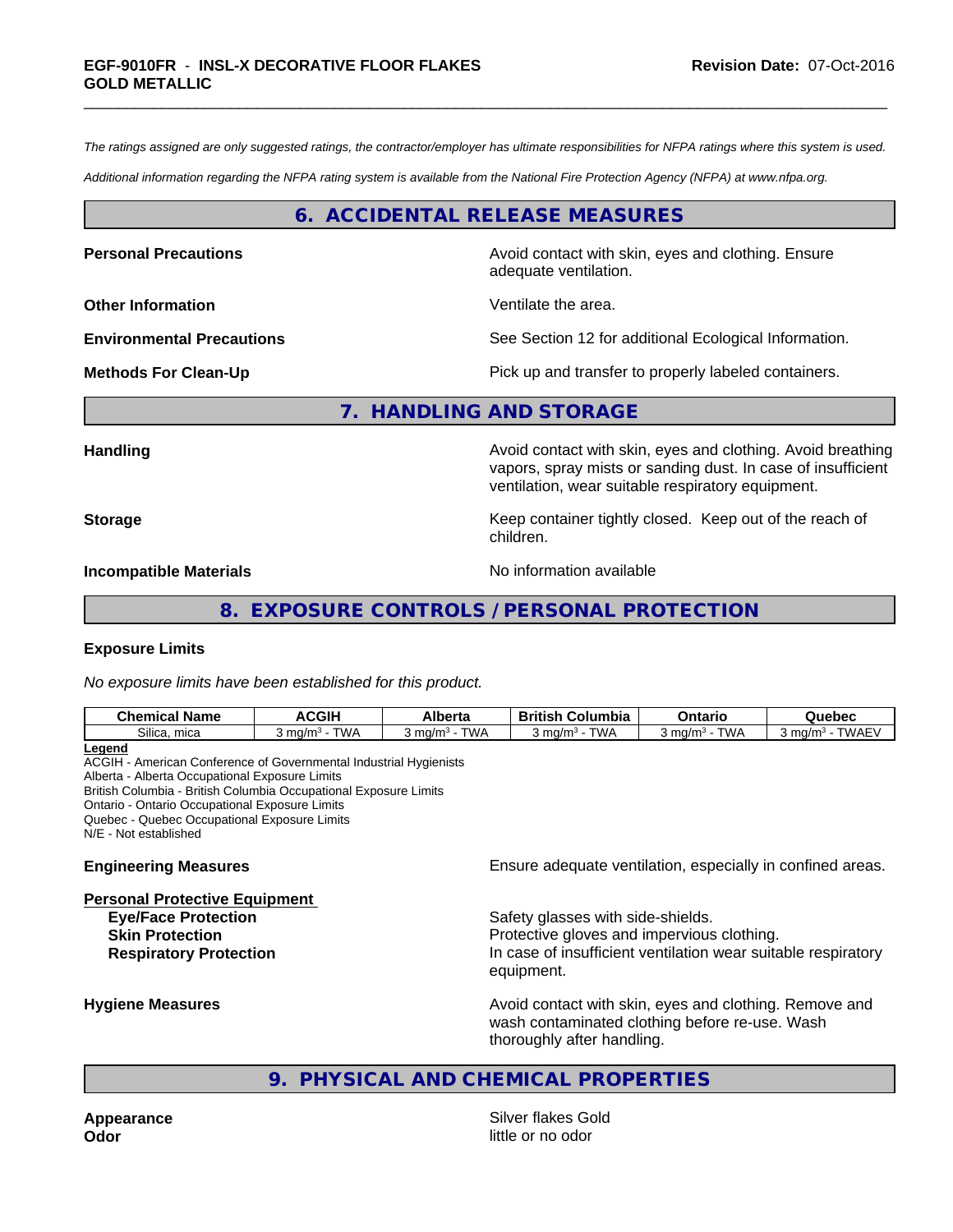**Odor Threshold**<br> **Density (Ibs/gal)**<br> **Density (Ibs/gal)**<br>
20.00 - 23.00 **Density (Ibs/gal)** 20.00 - 23.00<br> **Specific Gravity** 2.39 - 2.76 **Specific Gravity pH** No information available **Viscosity (cps)** No information available Notice 1, 1999 **Solubility Note 2008 Note 2008 Note 2008 Note 2008 Note 2008 Note 2008 Note 2008 Note 2008 Note 2008 Note 2008 Note 2008 Note 2008 Note 2008 Note 2008 Note 2008 Note 2008 Note 2008 Note Water Solubility No information available No information available Evaporation Rate No information available No information available Vapor Pressure** No information available No information available **Vapor Density No information available No information available Wt. % Solids** 100 **Vol. % Solids** 100 **Wt. % Volatiles** 0 **Vol. % Volatiles** 0 **VOC** Regulatory Limit (g/L) Not applicable **Boiling Point (°F) Boiling Point (°F)** No information available **Boiling Point (°C)** No information available **Freezing Point (°F)** No information available **Freezing Point (°C)** No information available **Flash Point (°F)** Not applicable **Flash Point (°C)** Not applicable **Flash Point Method**<br> **Flammability (solid, gas)**<br>
Not applicable<br>
Not applicable **Flammability** (solid, gas) **Upper Explosion Limit**<br> **Lower Explosion Limit**<br> **Lower Explosion Limit Lower Explosion Limit**<br> **Autoignition Temperature (°F)**<br> **Autoignition Temperature (°F)**<br> **Autoignition Temperature (°F)**<br> **Autoignition Temperature (°F) Autoignition Temperature (°F) Autoignition Temperature (°C)** No information available **Decomposition Temperature (°F)** No information available **Decomposition Temperature (°C)** No information available **Partition Coefficient (n-octanol/water)** No information available

## **10. STABILITY AND REACTIVITY**

| <b>Reactivity</b>                         | Not Applicable                           |
|-------------------------------------------|------------------------------------------|
| <b>Chemical Stability</b>                 | Stable under normal conditions.          |
| <b>Conditions To Avoid</b>                | No information available.                |
| <b>Incompatible Materials</b>             | No materials to be especially mentioned. |
| <b>Hazardous Decomposition Products</b>   | None under normal use.                   |
| <b>Possibility Of Hazardous Reactions</b> | None under normal conditions of use.     |

### **11. TOXICOLOGICAL INFORMATION**

### **Product Information Information on likely routes of exposure**

**Principal Routes of Exposure Exposure** Eye contact, skin contact and inhalation.

**Acute Toxicity Product Information Product Information** 

**Information on toxicological effects**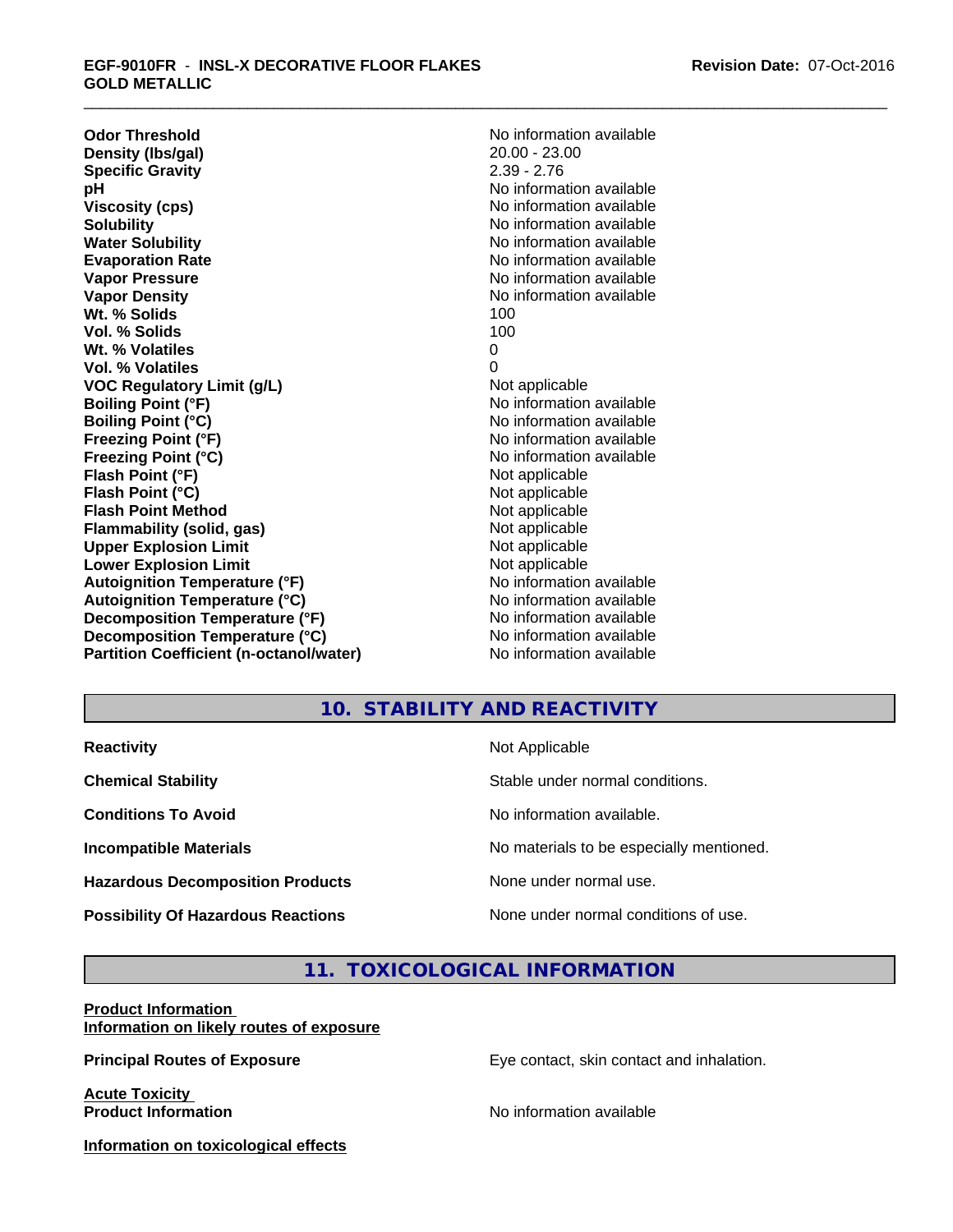**Symptoms** No information available

### **Delayed and immediate effects as well as chronic effects from short and long-term exposure**

| Eye contact                     | May cause slight irritation                              |
|---------------------------------|----------------------------------------------------------|
| <b>Skin contact</b>             | Substance may cause slight skin irritation. Prolonged or |
|                                 | repeated contact may dry skin and cause irritation.      |
| <b>Inhalation</b>               | May cause irritation of respiratory tract.               |
| Ingestion                       | Ingestion may cause gastrointestinal irritation, nausea, |
|                                 | vomiting and diarrhea.                                   |
| <b>Sensitization:</b>           | No information available.                                |
| <b>Neurological Effects</b>     | No information available.                                |
| <b>Mutagenic Effects</b>        | No information available.                                |
| <b>Reproductive Effects</b>     | No information available.                                |
| <b>Developmental Effects</b>    | No information available.                                |
| <b>Target Organ Effects</b>     | No information available.                                |
| <b>STOT - single exposure</b>   | No information available.                                |
| <b>STOT - repeated exposure</b> | No information available.                                |
| Other adverse effects           | No information available.                                |
| <b>Aspiration Hazard</b>        | No information available.                                |

**Numerical measures of toxicity**

### **Component**

Silica, mica LD50 Oral: > 16000 mg/kg (Rat)

### **Chronic Toxicity**

### **Carcinogenicity**

*There are no known carcinogenic chemicals in this product above reportable levels.*

**12. ECOLOGICAL INFORMATION**

### **Ecotoxicity Effects**

The environmental impact of this product has not been fully investigated.

### **Product Information**

# **Acute Toxicity to Fish**

No information available

## **Acute Toxicity to Aquatic Invertebrates**

No information available

### **Acute Toxicity to Aquatic Plants**

No information available

### **Persistence / Degradability**

No information available.

### **Bioaccumulation / Accumulation**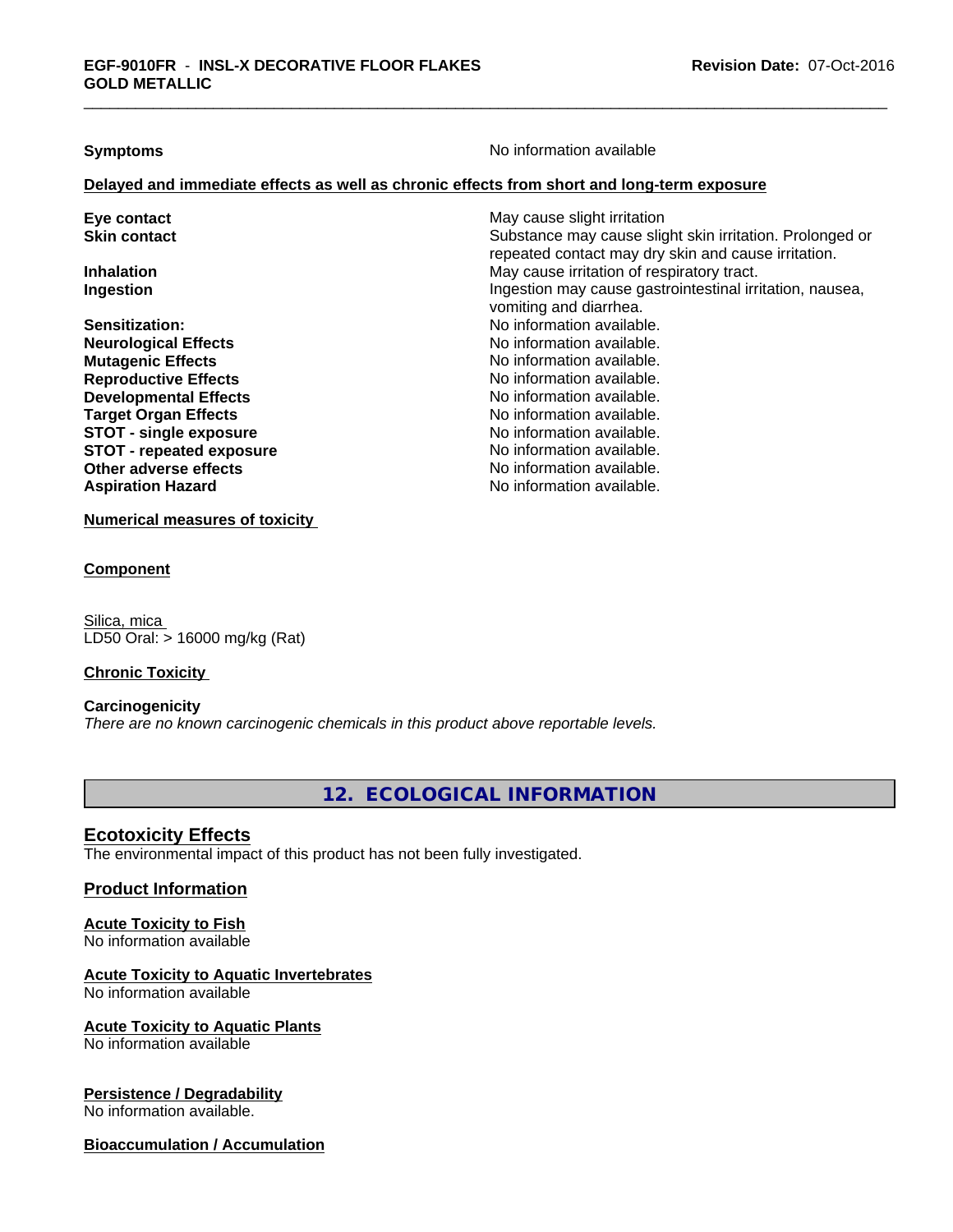No information available.

#### **Mobility in Environmental Media**

No information available.

#### **Ozone**

No information available

### **Component**

### **Acute Toxicity to Fish**

No information available

### **Acute Toxicity to Aquatic Invertebrates**

No information available

#### **Acute Toxicity to Aquatic Plants**

No information available

**13. DISPOSAL CONSIDERATIONS**

**Waste Disposal Method Dispose of in accordance with federal, state, provincial,** and local regulations. Local requirements may vary, consult your sanitation department or state-designated environmental protection agency for more disposal options.

### **14. TRANSPORT INFORMATION**

| TDG         | Not regulated |
|-------------|---------------|
| ICAO / IATA | Not regulated |
| IMDG / IMO  | Not regulated |

## **15. REGULATORY INFORMATION**

### **International Inventories**

**TSCA: United States** Yes - All components are listed or exempt. **DSL: Canada** Yes - All components are listed or exempt.

### **National Pollutant Release Inventory (NPRI)**

### **NPRI Parts 1- 4**

This product contains the following Parts 1-4 NPRI chemicals:

*None*

### **NPRI Part 5**

This product contains the following NPRI Part 5 Chemicals: